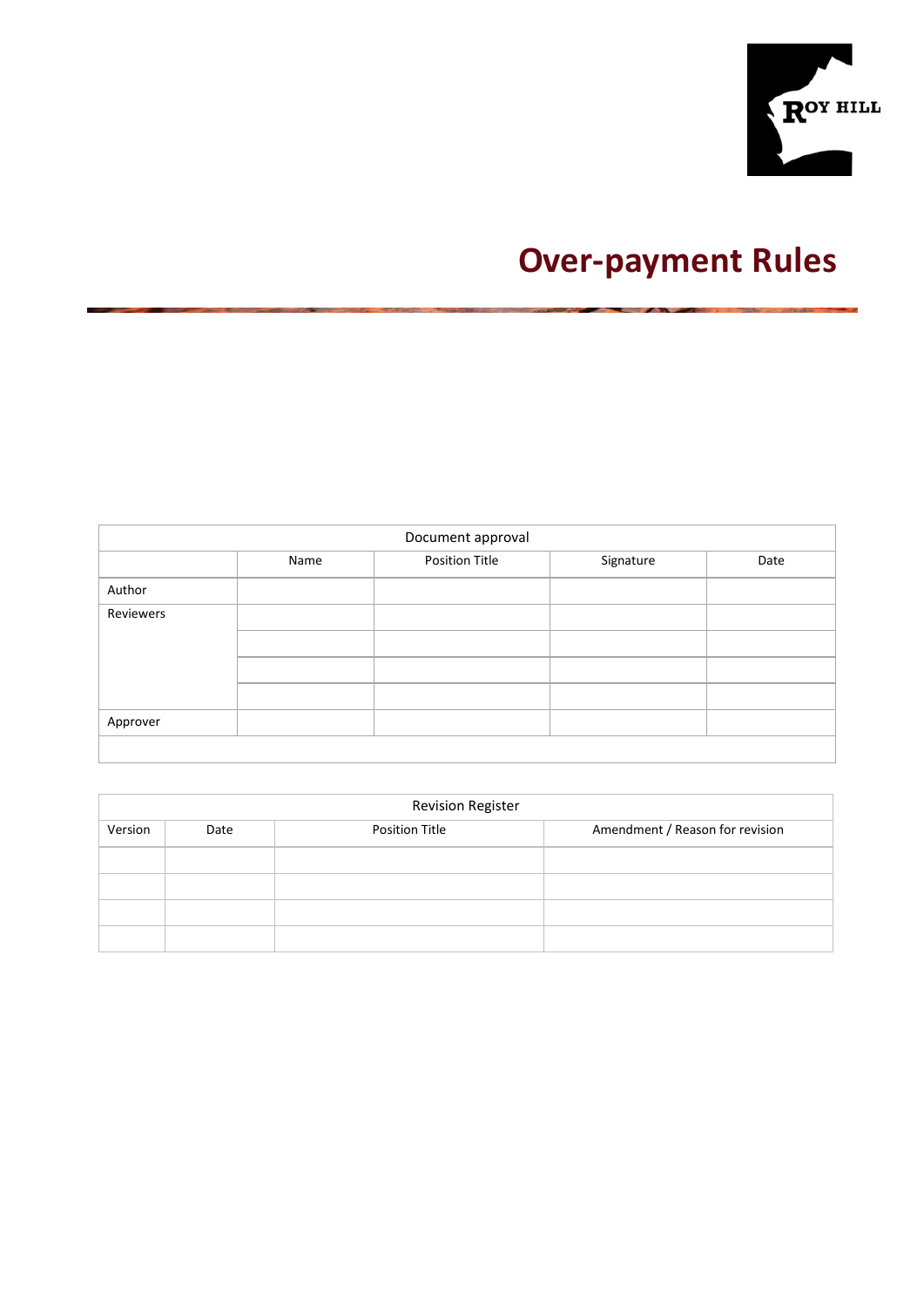# **Contents**

|  | 2.3. What constitutes revenue in the Ceiling Price Test under clause 8 of schedule 4 to the Code? 4 |
|--|-----------------------------------------------------------------------------------------------------|
|  |                                                                                                     |
|  |                                                                                                     |
|  |                                                                                                     |
|  |                                                                                                     |
|  |                                                                                                     |
|  |                                                                                                     |
|  |                                                                                                     |
|  |                                                                                                     |
|  |                                                                                                     |
|  |                                                                                                     |

| Rev | <b>Document Number</b> | Author | Approver / BFO | <b>Issue Date</b> | <b>Approved Date</b> | Page         |
|-----|------------------------|--------|----------------|-------------------|----------------------|--------------|
|     |                        |        |                |                   |                      | Page 2 of 13 |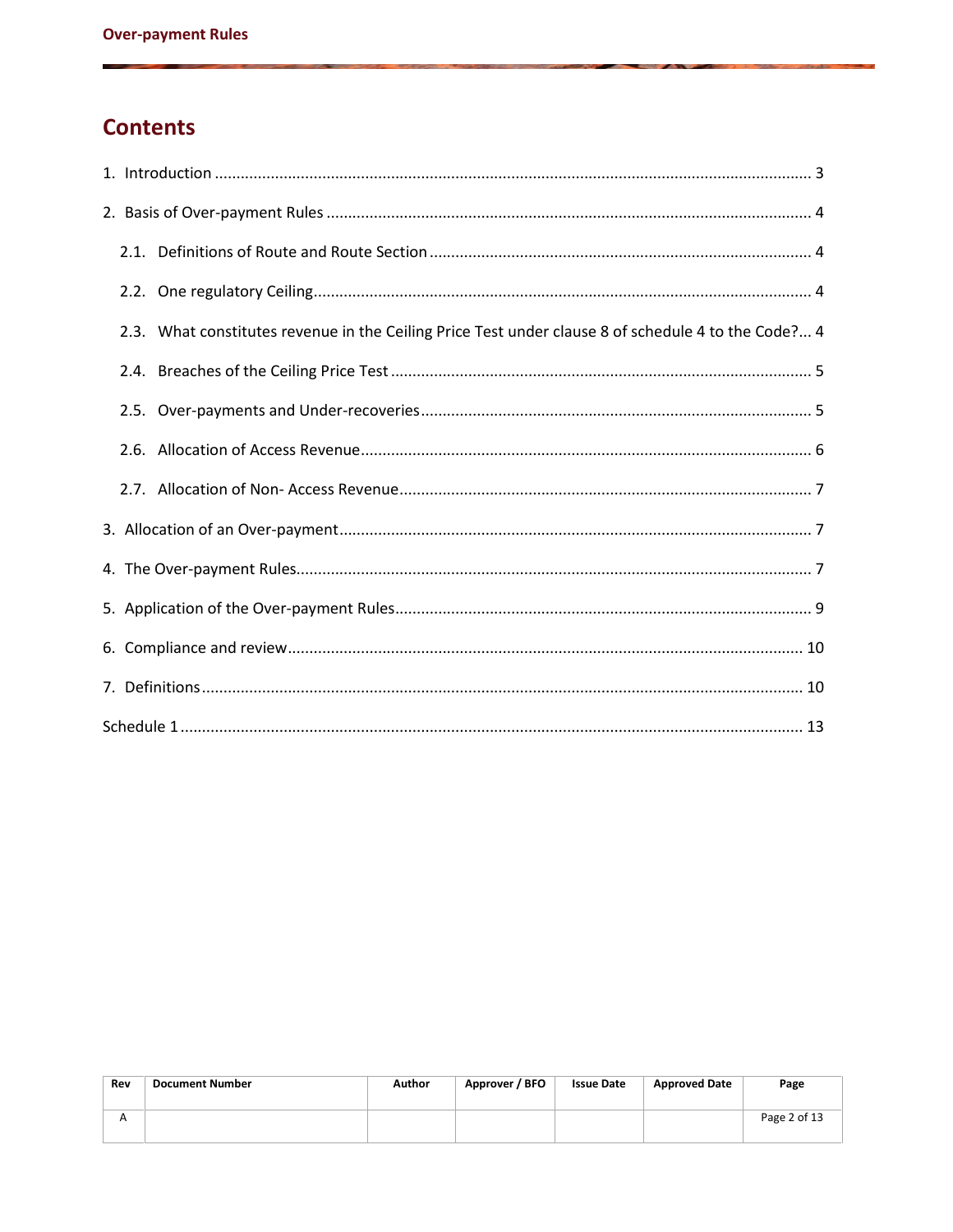## **1. Introduction**

- (a) Section 47(1) of the Railways (Access) Code 2000 (**Code**) requires each Railway Owner to prepare and submit to the ERA a statement of the rules (**Over-payment Rules**) that are to apply where breaches of the Ceiling Price Test occur on the part of that Railway Owner that could not reasonably be avoided.
- (b) The expression "**Ceiling Price Test**" is used in clause 8 of Schedule 4 to the Code. There are two separate tests: a Ceiling Price Test that must be met for each Operator in isolation (clauses 8(1) and (2) of Schedule 4) as well as a combined Ceiling Price Test (which is the Ceiling Price Test referred to in clause 8(3) of Schedule 4).
- (c) Clause 8 of Schedule 4 states that the "**Total Revenue**" earned on a particular Route must not exceed the "**Total Costs**" attributable to that Route.
- (d) If an Over-payment occurs, the Over-payment is deemed to be allowable within the Code provided the following applies:
	- (i) the Railway Owner can show that the Over-payment could not be reasonably avoided;
	- (ii) the Over-payment is at all times within a percentage limit;
	- (iii) all Over-payments are reimbursed to Operators within each successive three year period; and
	- (iv) the method of reimbursing Operators follows the rules set out in these Overpayment Rules.
- (e) This document outlines the Over-payment Rules that will apply to RHI. These Overpayment Rules set out a mechanism to:
	- (i) calculate the amount by which Total Revenue earned on a particular Route Section exceeds the Total Costs attributable to the Route Section; and
	- (ii) reimburse Operators who are provided with access under the Code to that Route Section in the event of an Over-payment.

| Rev | <b>Document Number</b> | Author | Approver / BFO | <b>Issue Date</b> | <b>Approved Date</b> | Page         |
|-----|------------------------|--------|----------------|-------------------|----------------------|--------------|
|     |                        |        |                |                   |                      | Page 3 of 13 |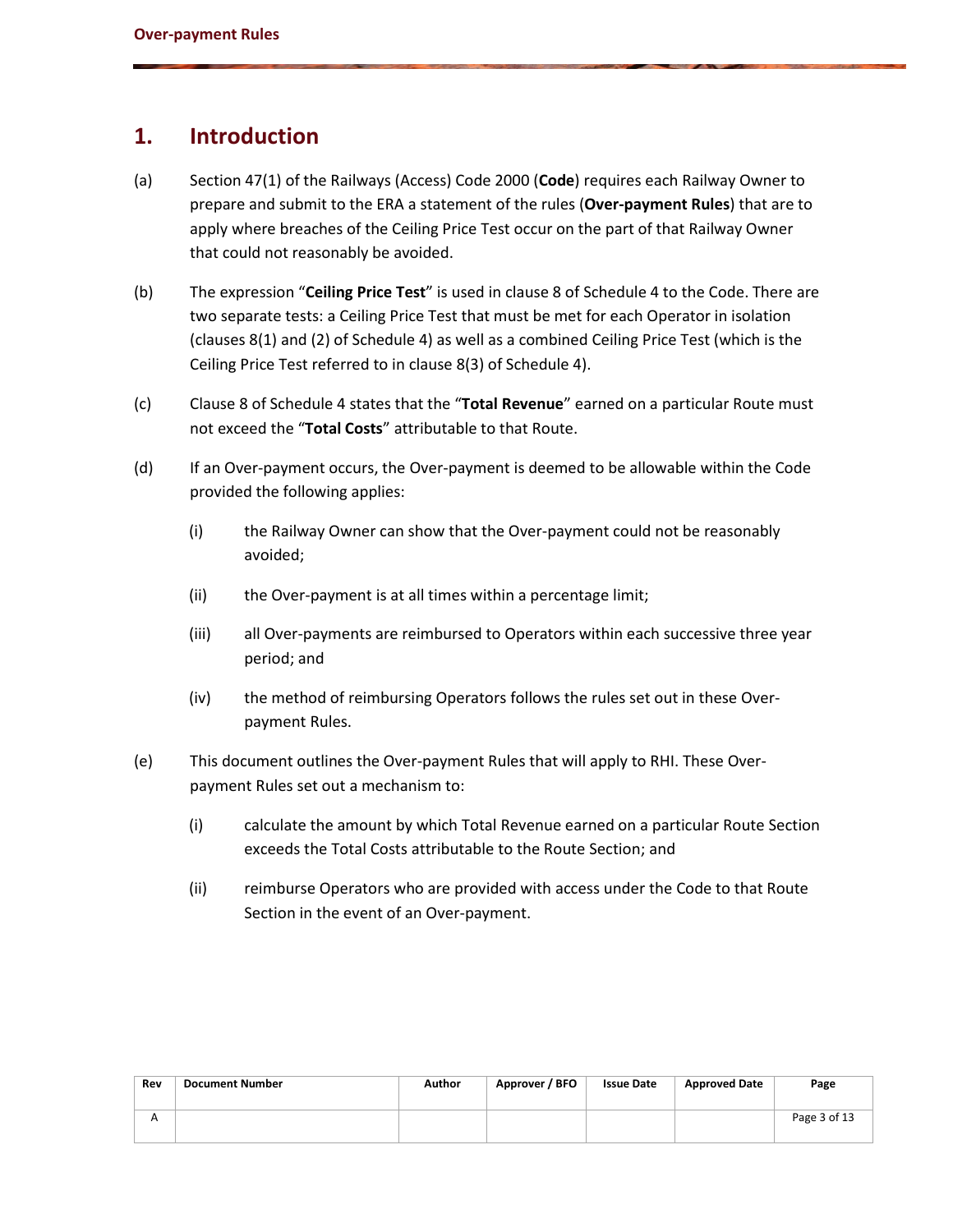# **2. Basis of Over-payment Rules**

#### <span id="page-3-0"></span>**2.1. Definitions of Route and Route Section**

- (a) The Route Section is the basic unit to which the Over-payment Rules apply. A "**Route Section**" is a section of a Route on the railway network that has been divided for management and costing purposes.
- (b) The term "**Route"** referred to in this document has the meaning ascribed in clause 8 of Schedule 4 to the Code. A negotiated route (in an Access Agreement) could equate to a Route Section (or part thereof) or be a combination of several Route Sections.

### **2.2. One regulatory Ceiling**

- (a) Each Route Section has one regulatory Ceiling that will apply to all Operators when negotiating access prices and will be the basis for determining whether Total Revenue earned on a particular Route Section has exceeded the Total Costs incurred on that Route Section.
- (b) Total Costs will be calculated by RHI using methods set out in the Costing Principles, and submitted for approval by the ERA as required by clauses 9 and 10 of Schedule 4 to the Code.

## **2.3. What constitutes revenue in the Ceiling Price Test under clause 8 of schedule 4 to the Code?**

- (a) In assessing the extent of over-payments under section 47 and clause 8(1) of schedule 4 to the Code, all Access Revenue and Non-Access Revenue received by RHI for a Route Section, or part of a Route Section, and associated Railway Infrastructure will be included to calculate the Total Revenue attributable to that Route Section of the RHI Railway.
- (b) Total Revenue is the sum of Access Revenue and Non-Access Revenue. Access Revenue is all income received by RHI for the provision of access to the RHI Railway. Non-Access Revenue may include private and government contributions.

Revenue from entities who have negotiated access outside the Code, and revenues attributable to RHI's own operations on the route will be included in evaluating RHI's compliance with the Ceiling Price Test and in assessing the extent of Over-payments under section 47 of the Code. The Code does not provide these entities with a legal entitlement to a refund of any Over-payment.

| Rev | Document Number | Author | Approver / BFO | <b>Issue Date</b> | <b>Approved Date</b> | Page         |
|-----|-----------------|--------|----------------|-------------------|----------------------|--------------|
| A   |                 |        |                |                   |                      | Page 4 of 13 |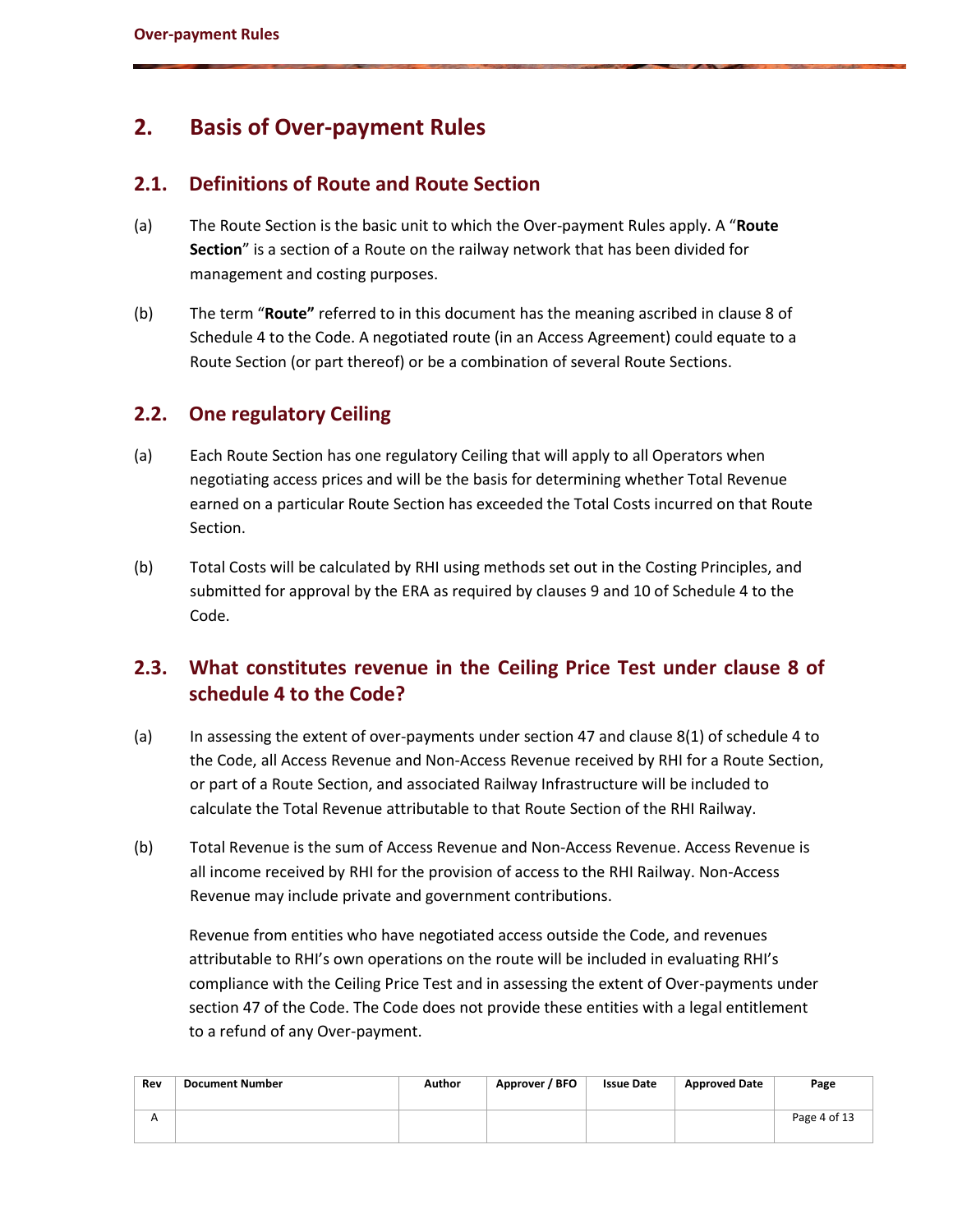#### **2.4. Breaches of the Ceiling Price Test**

- (a) Section 47(1) of the Code states that the Over-payment Rules are to apply where breaches occur on the part of the Railway Owner that could not reasonably be avoided.
- (b) RHI will assess Total Revenues earned on particular Route Sections on a periodic basis to determine whether or not there is likely to be a breach of the Ceiling Price Test. Where it is possible to forecast potential Over-payments, RHI will seek to negotiate new access prices with affected Operators to ensure that Revenue remains within the Ceiling.
- (c) If breaches of the Ceiling Price Test occur as a result of variations in traffic volume or revenues that are deemed to be temporary or unpredictable in nature, and if Access Agreements are in place, then RHI will advise the ERA of such circumstances and will follow the procedure set out in these rules to deal with such Over-payments.

#### <span id="page-4-0"></span>**2.5. Over-payments and Under-recoveries**

- (a) For the purposes of these rules, the expression "**Over-payment**" means the amount of Total Revenue received by RHI for a Route Section that exceeds the Total Costs attributed to the Route Section for a one-year period.
- (b) Conversely, the expression "**Under-recovery"** refers to a situation where the Total Revenues to the Railway Owner on a Route Section for a one-year period are less than the Total Costs attributed to that Route Section.
- (c) Net Over-payments will be assessed over a successive three-year period, during which Over-payments in a particular year may be balanced out by Under-recoveries in a subsequent year or preceding year within the three-year period. Net Over-payments in a three-year period will be paid back to Operators in accordance with these rules.
- (d) Conversely, where an Under-recovery occurs the Operator is not required to pay RHI compensation for such Under-recovery. However, where a net Under-recovery occurs in a particular 3 year period, there are circumstances under which RHI will be allowed to carryover this net Under-recovery as an accounting balance into the subsequent three-year period, which may be used to offset Over-payments in that subsequent three-year period. The circumstances where this will be allowed to occur are set out in example 4 in section 4 of these rules.
- (e) Example 4 refers to a situation where, as a result of having to reimburse Operators during the three-year period because the Over-payment is greater than 10 per cent of the Ceiling (refer to the Over-payment Rule 5 in section 3), there are insufficient funds in the interest bearing account for RHI to recoup an Under-recovery that has occurred during the same

| Rev | <b>Document Number</b> | Author | Approver / BFO | <b>Issue Date</b> | <b>Approved Date</b> | Page         |
|-----|------------------------|--------|----------------|-------------------|----------------------|--------------|
| А   |                        |        |                |                   |                      | Page 5 of 13 |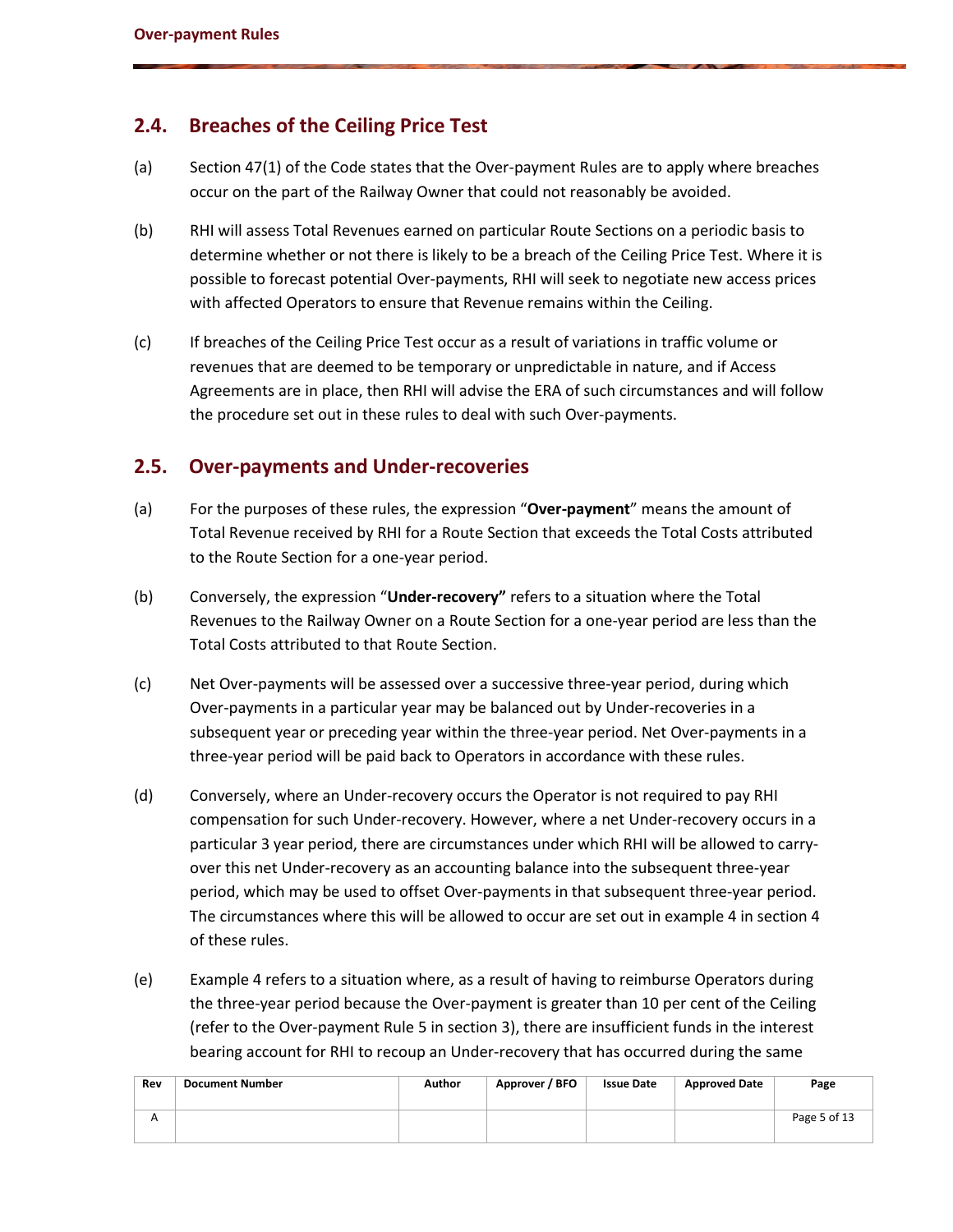three-year period. In this instance, RHI will put a case to the ERA to carry the Underrecovery credits over to the next three years up to the amount RHI has been required to refund to Operators as a result of exceeding the 10 per cent limit. If allowed, the carry forward will only apply for that one additional successive three-year period.

#### **2.6. Allocation of Access Revenue**

- (a) Under section 9(1)(c)(i) of the Code, RHI is only required to provide one Floor Price and one Ceiling Price for a proposed access to a Route (i.e. from origin to destination) even though the access proposal could traverse multiple Route Sections.
- (b) Since price is determined on a Route or multiple Route basis, and Total Costs are determined on a Route Section basis, it is necessary to distribute Total Revenue earned over one of more Routes to individual Route Sections. The distribution of such Total Revenue will be done according to the following rules:
	- (i) Total Revenue derived from a Route can only be allocated to the Route Sections on that Route; and
	- (ii) RHI will allocate Total Revenue to cover the costs attributed to the applicable Route Sections in the following order:
		- (A) incremental costs against all applicable Route Sections;
		- (B) up to the Ceiling on all applicable branch or feeder (dedicated) Route Sections; and
		- (C) up to the Ceiling on all applicable shared Route Sections.
- (c) The justification for the ordering of the allocation process is based on the following economic principles:
	- (i) first, to avoid cross subsidisation between Route Sections, Total Revenue allocated to each Route Section must at least cover the incremental cost; and
	- (ii) second, recovery of capital costs on branch or feeder lines ranks ahead of shared lines on the basis that there is no other traffic on these lines to fund the dedicated infrastructure and unless those costs are covered the line may close.
- (d) If RHI and the Operators have reached agreement to a different Total Revenue allocation arrangement in an Access Agreement that arrangement will prevail.

| Rev | <b>Document Number</b> | Author | Approver / BFO | <b>Issue Date</b> | <b>Approved Date</b> | Page         |
|-----|------------------------|--------|----------------|-------------------|----------------------|--------------|
| А   |                        |        |                |                   |                      | Page 6 of 13 |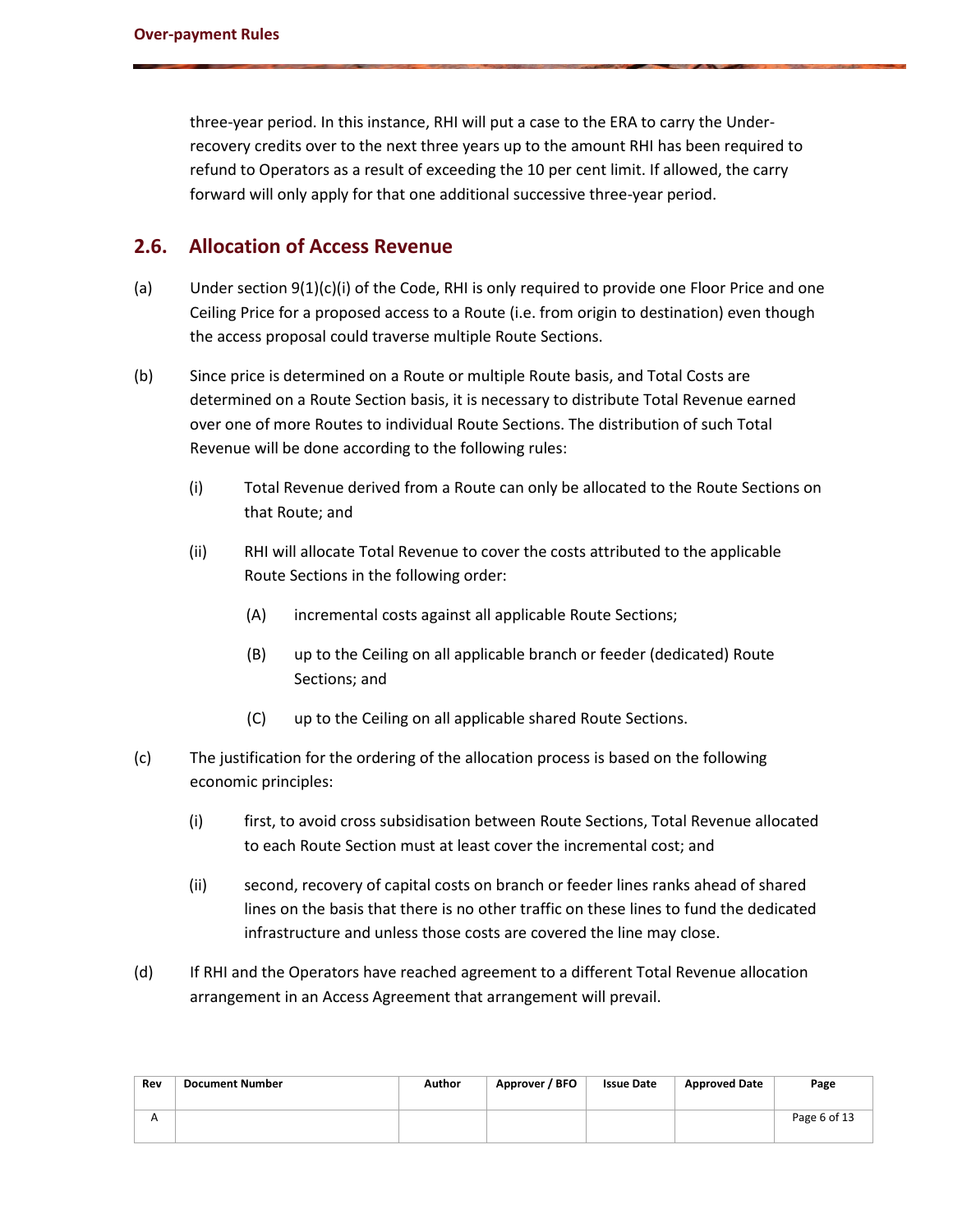### **2.7. Allocation of Non-Access Revenue**

- (a) Non-Access Revenue (private or government contributions) will only be allocated to the Route Section for which the contribution was received.
- (b) Where a capital contribution is made whether it be private or government, the value of the contribution to be used in the Ceiling Price Test is to be expressed as an annualised amount taking into account the Total Cost, expected life and Weighted Average Cost of Capital determined by the ERA. Where capital is spent over multiple Route Sections, the actual expenditure will be allocated appropriately into each Route Section based on the actual expenditure on each individual Route Section at the time it was incurred. The allocation principles for Access Revenue do not apply to Non-Access Revenue.

# **3. Allocation of an Over-payment**

The following process will apply in the allocation of an Over-payment on a Route Section:

- (a) Where an Over-payment on a Route Section results from the Ceiling Price Test, all Operators who have contributed to the Total Revenue on that Route Section will be entitled to a share of the Over-payment.
- (b) The proportion of Over-payment due to each Operator will be determined by each Operator's annual contribution to all revenues received above the floor recorded on the Route Section over the preceding 12-month period from July to June. An Operator paying only the incremental cost on the Route will not be considered for any refund as this would compromise the Floor Price Test in the Code.

## **4. The Over-payment Rules**

- (a) These Over-payment Rules apply where breaches of the Ceiling could not reasonably be avoided.
- (b) RHI is to calculate Over-payments in respect of each Route Section for a financial year.
- (c) In these Over-payment Rules, a financial year is the year beginning on 1 July and ending on 30 June.
- (d) Where an Over-payment is greater than a 10 per cent amount allowable for breaches of the Ceiling for that Route Section for the financial year, RHI must reimburse the Operators on that Route Section for the amount of the Over-payment calculated according to the pro-rata formula in rule (e) by 30 September of the following financial year.

| Rev | <b>Document Number</b> | Author | Approver / BFO | <b>Issue Date</b> | <b>Approved Date</b> | Page         |
|-----|------------------------|--------|----------------|-------------------|----------------------|--------------|
|     |                        |        |                |                   |                      | Page 7 of 13 |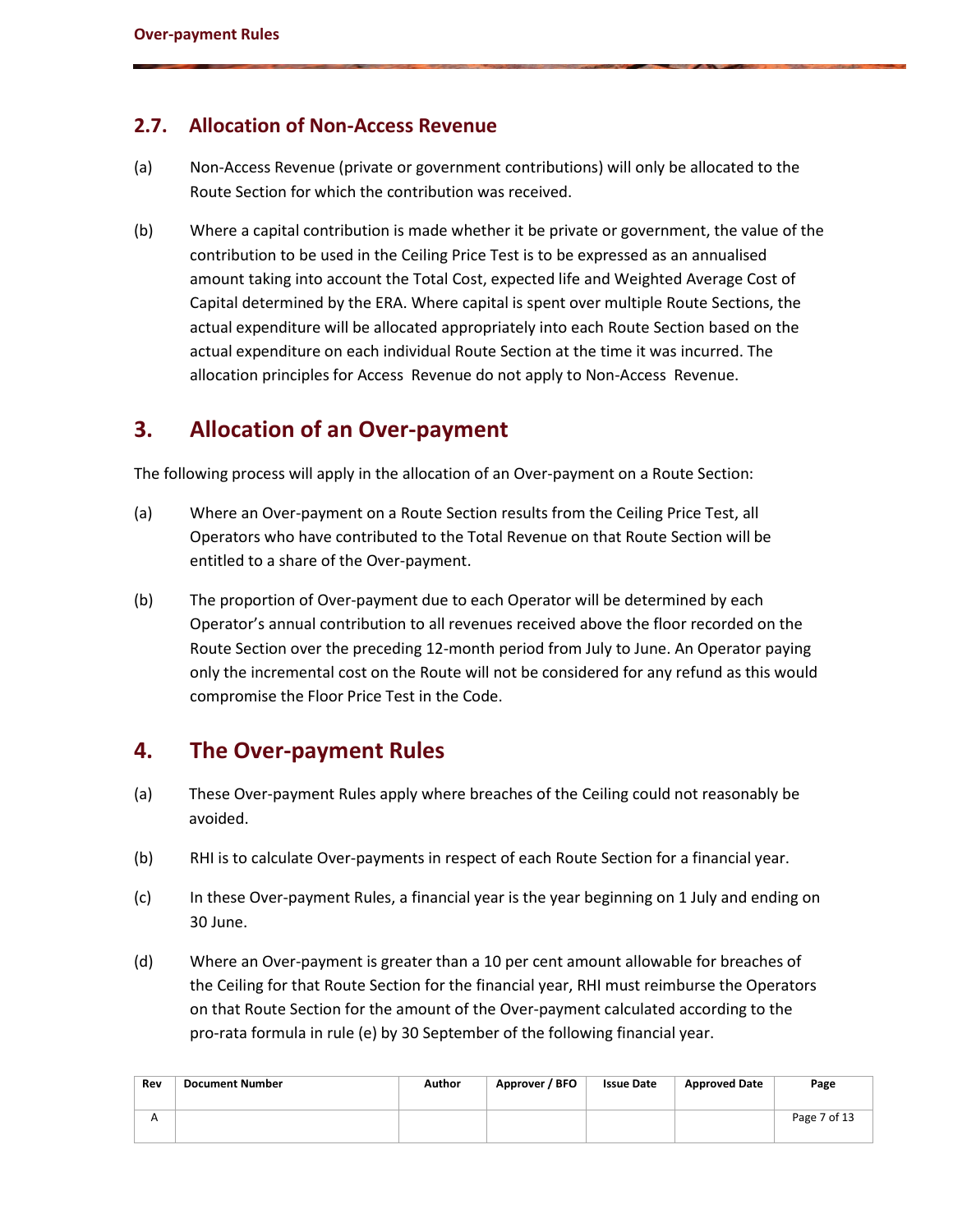(e) Payments to Operators will be apportioned based on the total annual Access Revenue above the Floor Price by each Operator on the Route. The following formula is to apply:

> *The Operator's (i) annual access payments above the Operator's incremental cost plus (ii) annual non-access payments for the route section*

*÷ Total of all entities' (i) annual access payments above the total incremental cost of the combined operations on the route of all entities plus (ii) annual non- access payments for the route section]*

- (f) RHI is to establish in its accounting records an account to be known as the "Over-payment Account".
- (g) The Over-payment Account is to be credited with all Over-payments that are equal to or less than the 10 per cent amount allowable for breaches of the Ceiling Price level for the financial year.
- (h) Any Over-payment for the previous financial year shall be calculated by 31 July of each year and credited to the Over-payment Account. The Over-payment will be treated as if were credited to the Over-payment Account on 1 July of each year.
- (i) RHI will also credit interest to the Over-payment Account, calculated daily on the balance in the account, using a rate equal to the 10 year long term bond rate calculated on 30 June each year, or if 30 June falls on a day which is not a business day, the rate published on the first business day after that date.
- (j) At the end of each three-year period the amount standing to the credit of the Overpayment Account (due to Operators, refer to section 4) must be distributed by RHI to Operators (who have negotiated inside the Code) for the amount of the Over-payment calculated according to the pro-rata formula in rule (e) by 30 September.
- (k) No payment is to be made from the Over-payment Account without the prior approval of the ERA.
- (l) If there are Operators, then the Over-payment Accounts must be audited each year by an Independent Auditor appointed by RHI at RHI's expense. The audit must be completed by 31 August. The audit will ensure that each of the amounts credited to the Over-payment Account is correct and in respect of the audit for the year which is the end of the threeyear period that the interest credited and payment of amounts from the Over-payment

| Rev | <b>Document Number</b> | Author | Approver / BFO | <b>Issue Date</b> | <b>Approved Date</b> | Page         |
|-----|------------------------|--------|----------------|-------------------|----------------------|--------------|
| А   |                        |        |                |                   |                      | Page 8 of 13 |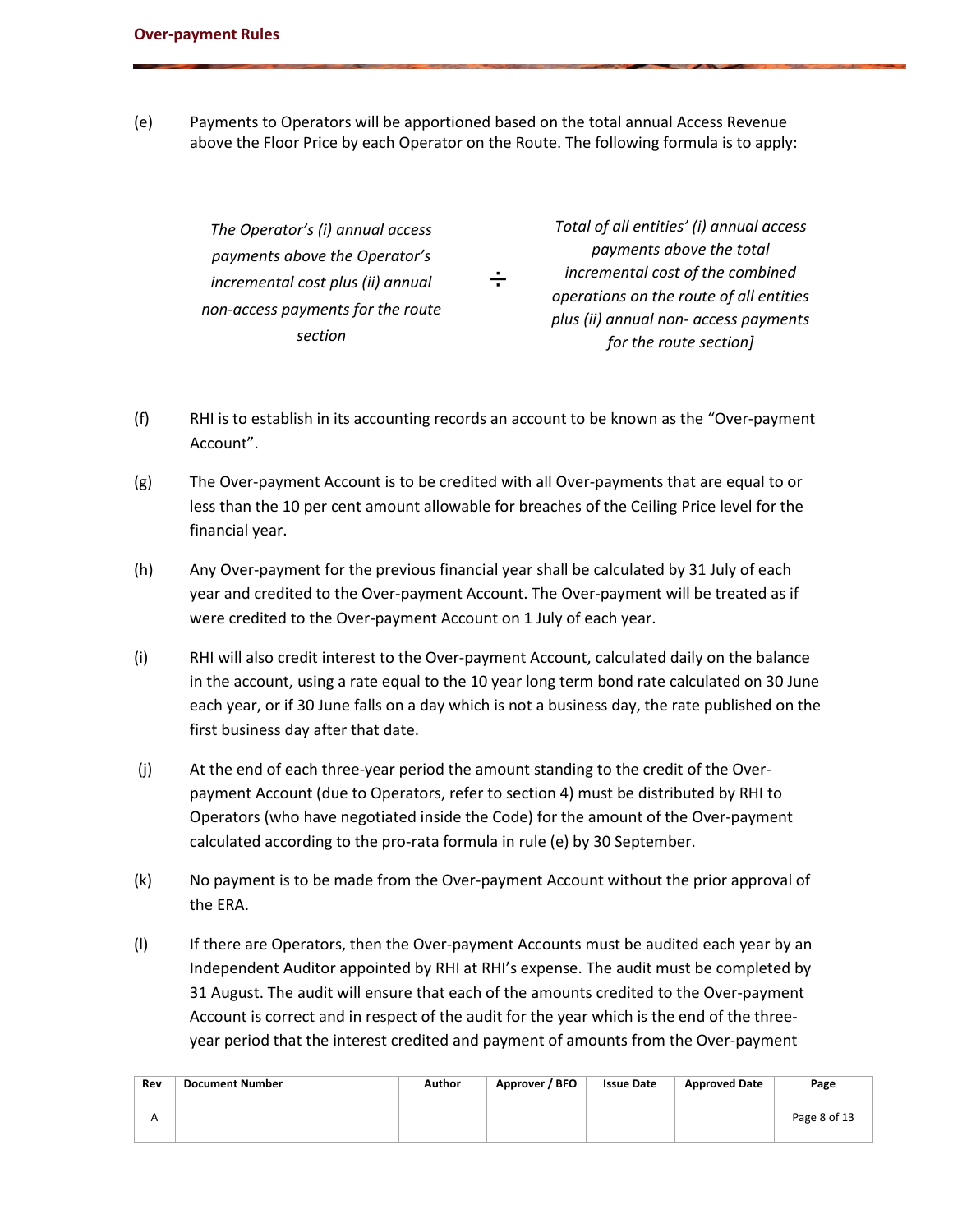Account is appropriate and consistent with these Over-payment Rules. The auditor's report is to be provided to the ERA as soon as it is completed, and is to be confirmed by the ERA.

- (m) If the audited and confirmed Over-payment is different to that calculated by RHI in rule (h) or rule (i), an adjustment is to be made to the Over-payment Account as if it occurred on 31 July.
- (n) RHI must enter into a legally binding agreement with those Operators. That agreement should contain the provisions described in part 1 of schedule 1 to these Over-payment Rules. The agreement must remain in force and effect and bind the parties to the agreement so long as any amount remains standing to the credit of the Over-payment Account and has not been distributed in accordance with rule (j).

## **5. Application of the Over-payment Rules**

- (a) The examples shown in Table 1 below demonstrate how the Over-payment Rules apply. Years 1, 2 and 3 show Over-payments and under-recoveries (denoted by a minus sign) for a Route Section. All Operators are also assumed to be in the Regime and have met their Floor Costs.
- (b) The annual interest rate assumed is 5% compounded which, given the deposit occurs annually, will only apply to Year 1 and Year 2 deposits. In the examples below, it is also assumed that the Ceiling Cost for the Route Section is \$100,000, and Over-payments in excess of \$10,000 are reimbursed immediately.
- (c) Example 4 refers to the one exception in which the carrying over of under-recovery credits to the next three- year period may apply. In this example, RHI incurred a breach of 20 per cent above the Ceiling in Year 1. At the end of Year 1, it has to reimburse to Operators \$10,000 and deposit \$10,000 into the interest bearing account. However, in Year 2, RHI incurred an Under-recovery of 15 per cent. Assuming that the revenue from access is exactly at the Ceiling in Year 3, there are now insufficient funds to compensate RHI in the interest bearing account for the three-year period. In this example, the ERA may approve a carry-over in under-recovery credits of \$5,000.
- (d) If an entity has negotiated access outside the Code then its share of the Over-payments would go to RHI. For instance, if in example 3 no access to that Route Section was provided under an access agreement then the total accrued principal in the interest bearing account (i.e. \$15,000), and interest earned (i.e. \$1,275), would go to RHI.

| Rev | <b>Document Number</b> | Author | Approver / BFO | <b>Issue Date</b> | <b>Approved Date</b> | Page         |
|-----|------------------------|--------|----------------|-------------------|----------------------|--------------|
|     |                        |        |                |                   |                      | Page 9 of 13 |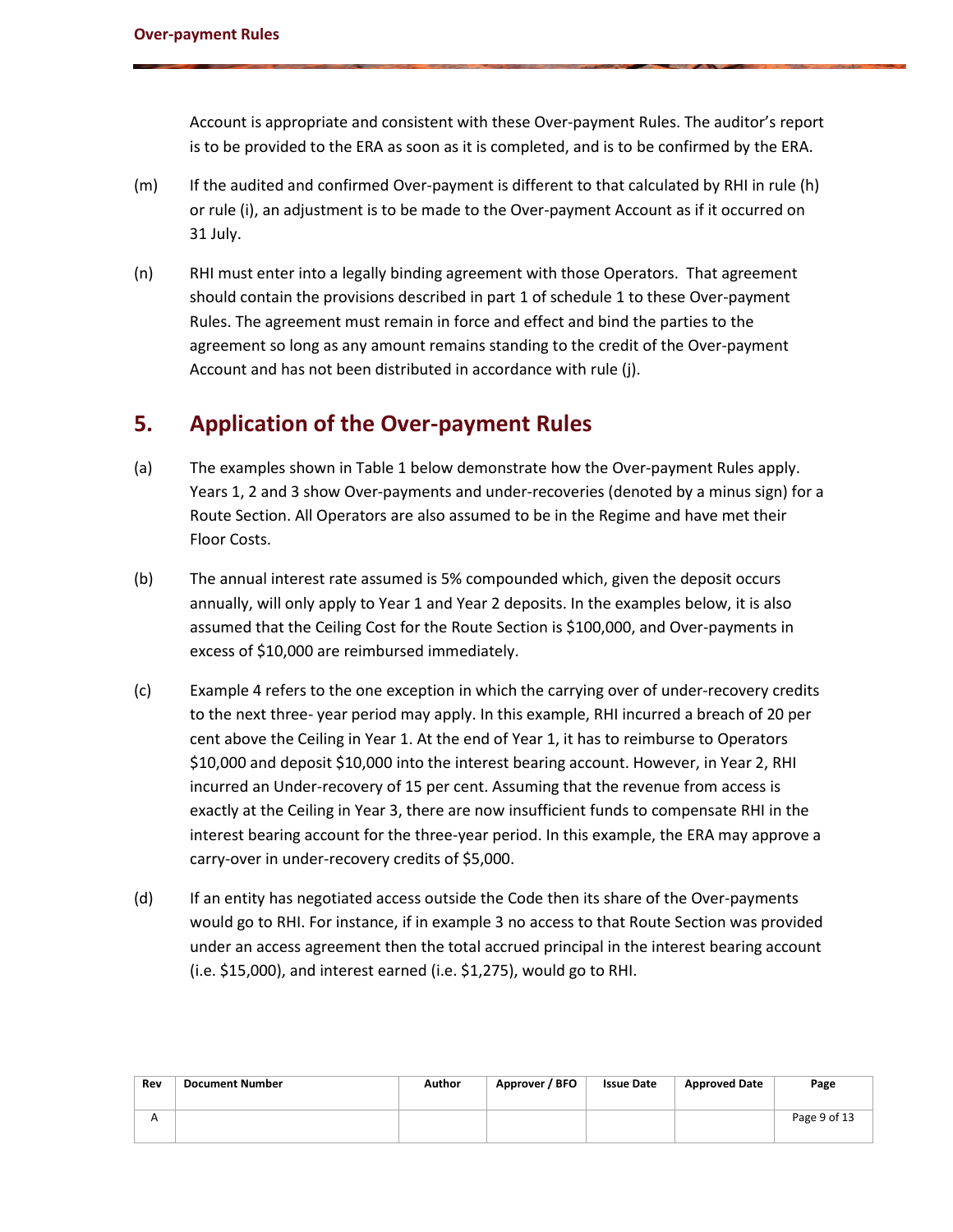|                                  | Example 1    | Example 2    | Example 3   | Example 4  |
|----------------------------------|--------------|--------------|-------------|------------|
| Net annual over or under payment |              |              |             |            |
| Year 1                           | \$10,000     | \$10,000     | \$10,000    | \$20,000   |
| Year 2                           | $-$ \$10,000 | $-$ \$30,000 | \$5,000     | $-$15,000$ |
| Year 3                           | \$0          | \$0          | $- $10,000$ | \$0        |
| Total of the three-year period   | \$0          | $-$ \$20,000 | \$5,000     | \$5,000    |
| Reimbursed to Operators          | \$0          | \$0          | \$0         | \$10,000   |
| Accrued Principal in Trust       | \$10,000     | \$10,000     | \$15,000    | \$10,000   |
| Accrued Interest in Trust        | \$1,025      | \$1,025      | \$1,275     | \$1,025    |
| Refund to RHI                    | \$10,000     | \$10,000     | \$10,000    | \$10,000   |
| <b>Refund to Operators</b>       | \$1,025      | \$1,025      | \$6,275     | \$1,025    |
| Carry forward of credit          | \$0          | \$0          | \$0         | \$5,000    |

#### **Table 1. Examples illustrating operation of the trust account**

## **6. Compliance and review**

- (a) Stakeholders have the ability to express any concern to the ERA which may arise at any time and the ERA will investigate such claims.
- (b) The ERA has the power under the Code to amend the Over-payment Rules at any time and Access Seekers and Operators can at any time request the ERA to consider amendments.
- (c) The ERA can also commission special audits to monitor RHI's compliance with the Over payment Rules at any time on any issue relating to these Over-payment Rules where it takes the view (acting reasonably) that additional assurance is required.

# **7. Definitions**

In these Over-payment Rules the following terms have the following meanings:

- Access Agreement means an agreement in writing under the Code between RHI and an entity for access to the RHI Railway by that entity.
- **Access Related Function** means the functions involved in arranging the provision of access to Railway Infrastructure under the Code.
- **Access Revenue** means revenue received by RHI for the provision of track access from Operators and other entities.

| Rev                     | <b>Document Number</b> | Author | Approver / BFO | <b>Issue Date</b> | <b>Approved Date</b> | Page          |
|-------------------------|------------------------|--------|----------------|-------------------|----------------------|---------------|
| $\overline{\mathsf{A}}$ |                        |        |                |                   |                      | Page 10 of 13 |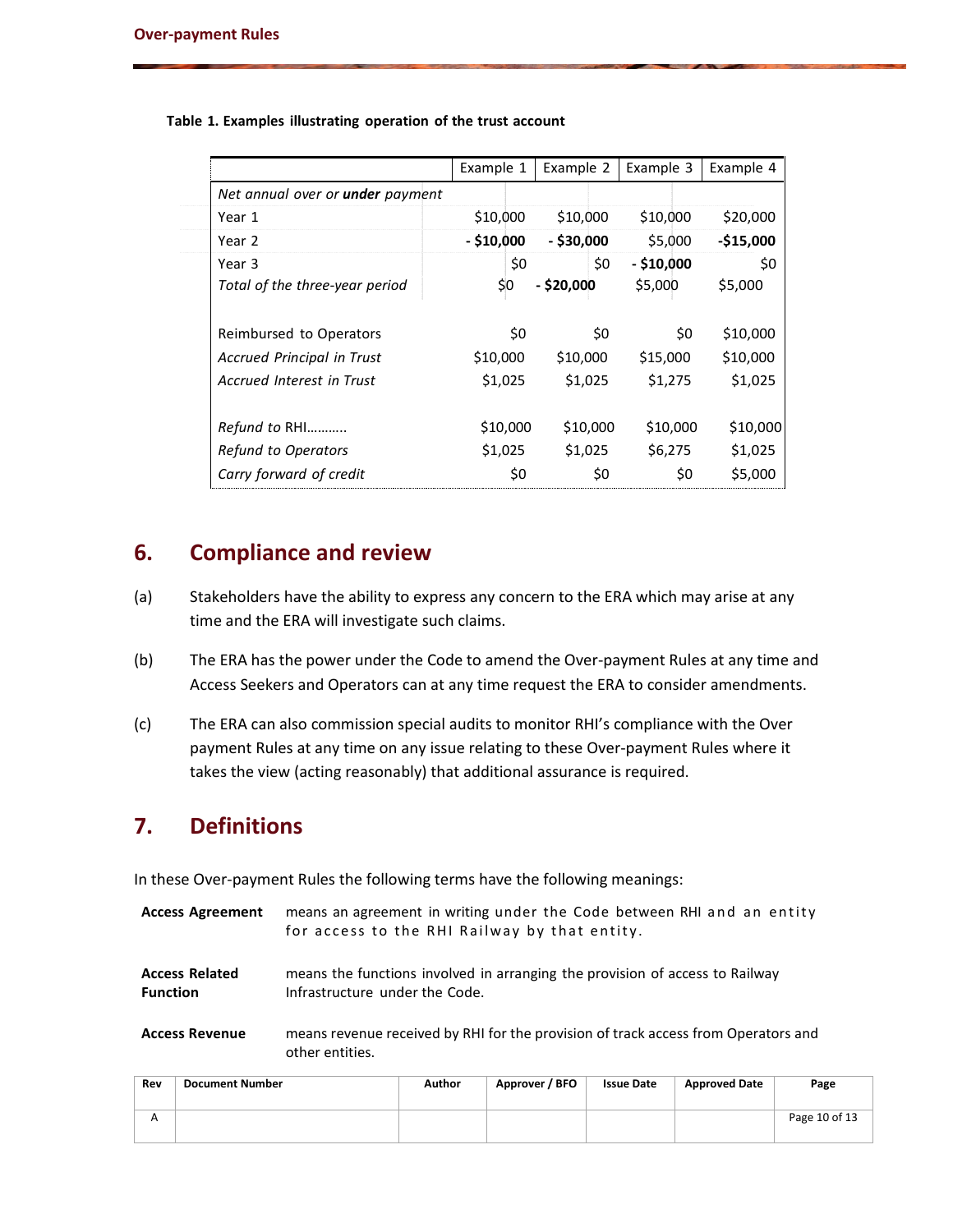| <b>Access Seeker</b>                                           | means a person seeking access to the RHI Railway.                                                                                                                                               |
|----------------------------------------------------------------|-------------------------------------------------------------------------------------------------------------------------------------------------------------------------------------------------|
| Act                                                            | means the Railways (Access) Act 1998 (WA).                                                                                                                                                      |
| <b>Capital Costs</b>                                           | means those costs which fall within the meaning of the term "Capital Costs" in<br>section 2 of the Costing Principles.                                                                          |
| <b>Ceiling</b>                                                 | means an amount equal to Total Costs.                                                                                                                                                           |
| <b>Ceiling Price</b>                                           | has the same meaning as in clause 9(4) of the Code.                                                                                                                                             |
| <b>Ceiling Price Test</b>                                      | means the test in clause 8 of schedule 4 of the Code to determine the maximum<br>price which may be paid by an Operator for access to a Route and associated<br>railway infrastructure.         |
| Code                                                           | means the Railways (Access) Code 2000 established under the Act                                                                                                                                 |
| <b>Costing Principles</b>                                      | means the principles, rules and practices determined by the ERA in accordance<br>with section 46 of the Code.                                                                                   |
| <b>Economic</b><br><b>Regulation</b><br><b>Authority (ERA)</b> | means the Economic Regulation Authority established by the Economic<br>Regulation Authority Act 2003.                                                                                           |
| Floor                                                          | means the sum equal to the total incremental costs.                                                                                                                                             |
| <b>Floor Price</b>                                             | has the same meaning as in clause 9(4) of the Code.                                                                                                                                             |
| <b>Floor Price Test</b>                                        | means the test set out in clause 7 of schedule 4 of the Code to determine the<br>minimum price which may be paid by an Operator for access to a Route and<br>associated railway infrastructure. |
| incremental costs                                              | means incremental costs as defined in clause 1 of schedule 4 to the Code.                                                                                                                       |
| Independent<br>Auditor                                         | means an auditor independent of RHI approved by the ERA.                                                                                                                                        |
|                                                                | Non-access Revenue means revenue received by RHI that may include private and government<br>contributions in accordance with the ERA's approved Costing Principles to<br>apply to RHI           |
| <b>Operating Costs</b>                                         | means the those costs which fall within the meaning of the term "Operating<br>Costs" in section 3 of the Costing Principles.                                                                    |
| Operator                                                       | means an entity to which RHI provides access to the RHI Railway under an<br>Access Agreement.                                                                                                   |
| <b>Overhead Costs</b>                                          | means those costs which fall within the meaning of the term "Overhead Costs" in<br>section 4 of the Costing Principles.                                                                         |

| Rev | <b>Document Number</b> | Author | Approver / BFO | <b>Issue Date</b> | <b>Approved Date</b> | Page          |
|-----|------------------------|--------|----------------|-------------------|----------------------|---------------|
| А   |                        |        |                |                   |                      | Page 11 of 13 |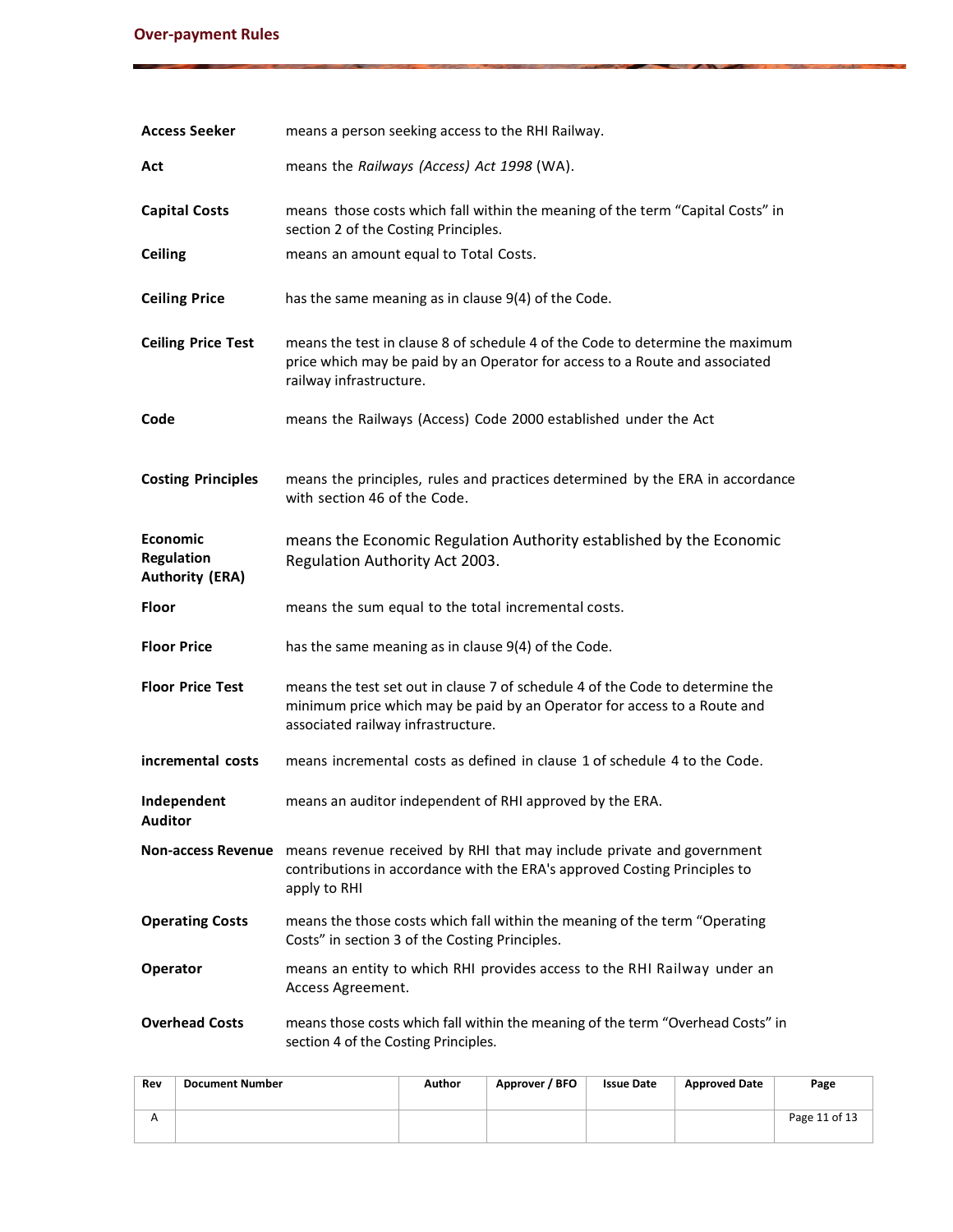#### **Over-payment Rules**

| Over-payment                     | is defined in section 2.5(a) of these Over-payment Rules.                                                                                   |  |  |  |  |  |  |
|----------------------------------|---------------------------------------------------------------------------------------------------------------------------------------------|--|--|--|--|--|--|
| Railway<br><b>Infrastructure</b> | has the same meaning as in section 3 of the Code.                                                                                           |  |  |  |  |  |  |
| <b>Railway Owner</b>             | means the person having the management and control of the use of the<br>Railway Infrastructure.                                             |  |  |  |  |  |  |
| <b>RHI</b>                       | means Roy Hill Infrastructure Pty Ltd ABN 60 130 249 633.                                                                                   |  |  |  |  |  |  |
| <b>RHI Railway</b>               | means the Railway Infrastructure (as defined in the Code) owned<br>and controlled by RHI to which access has or can be granted              |  |  |  |  |  |  |
| Route                            | is defined in section 2.1(b) of these Overpayment Rules.                                                                                    |  |  |  |  |  |  |
| <b>Route Section</b>             | is defined in section 2.1(a) of these Overpayment Rules.                                                                                    |  |  |  |  |  |  |
| <b>Total Costs</b>               | means, as defined in clause 1 of schedule 4 to the Code, the total of<br>all:                                                               |  |  |  |  |  |  |
|                                  | (a)<br><b>Operating Costs;</b>                                                                                                              |  |  |  |  |  |  |
|                                  | (b)<br>Capital Costs; and                                                                                                                   |  |  |  |  |  |  |
|                                  | (a)<br>Overhead Costs,                                                                                                                      |  |  |  |  |  |  |
|                                  | attributable to the performance of the Railway Owner's Access<br>Related Functions incurred by either the Railway Owner or an<br>associate. |  |  |  |  |  |  |
| <b>Total Revenue</b>             | means Access Revenue and Non-Access Revenue.                                                                                                |  |  |  |  |  |  |
| Under-recovery                   | is defined in section 2.5(b) of these Over-payment Rules.                                                                                   |  |  |  |  |  |  |

| Rev | <b>Document Number</b> | Author | Approver / BFO | <b>Issue Date</b> | <b>Approved Date</b> | Page          |
|-----|------------------------|--------|----------------|-------------------|----------------------|---------------|
| А   |                        |        |                |                   |                      | Page 12 of 13 |